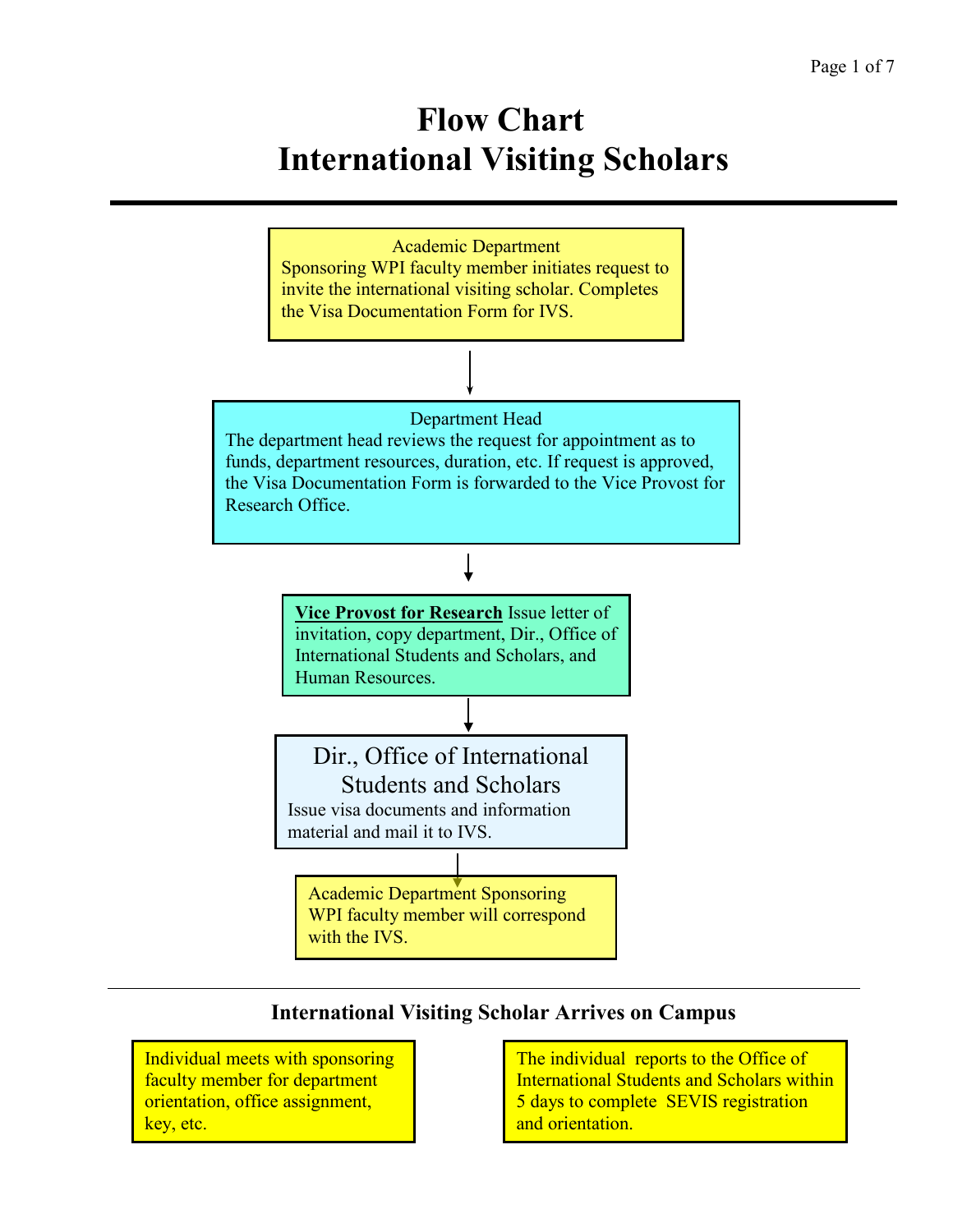## **Instructions for International Visiting Scholars (IVS) Definition Procedure for Appointment**

WPI welcomes the presence of visiting scholars. As a leading institution of engineering, science and management, WPI attracts international scholars and researchers who wish to come to WPI to work with and learn from our faculty.

**Definition**. An International Visiting Scholar (IVS) is an individual invited to WPI by a WPI faculty member upon recommendation from the appropriate department head and the Vice Provost for Research. An IVS comes to WPI to conduct research, observe or consult, usually in connection with a research project. The IVS will not receive a salary from WPI.

IVS will in most cases come to the U.S. on a J-1 Exchange Visitor's Visa as a participant in the Exchange Visitor Program administered by the U.S. Department of State (DOS). WPI has been designated as the sponsor of an Exchange Visitor Program by DOS in accordance with the administrative regulations issued under the Fulbright-Hays Act.

The J-1 regulations (22 CFR  $\delta$  514.20) describes the purpose of the Exchange Visitor Program for researchers as being to foster the exchange of ideas between Americans and foreign nationals and to stimulate international collaborative teaching and research efforts. The exchange of international visiting research scholars should promote mutual enrichment, linkages between WPI and foreign educational institutions**. In addition to the IVS academic activities, it is expected that visitors participate in cross-cultural activities with members of the host community.**

**Benefits.** IVS will be issued a WPI I.D. card that will entitle the individual to library privileges, a computer account, use of recreational facilities, and parking permit if needed. The hosting department should provide office and/or laboratory/special equipment.

IVS are not on the payroll. They can receive health insurance reimbursement, , travel reimbursement and/or stipend.

**Procedure for Invitation of an International Visiting Scholar.** Before a letter of invitation can be issued to an IVS by the Vice Provost for Research, the WPI faculty member who is considering hosting the individual must complete the IVS Documentation Form and return it to the Office of the Vice Provost for Research. The duration of the IVS stay at WPI should be determined before an invitation letter is issued. The IVS can be authorized to participate in the Exchange Visitor Program (J-1) for the length of time necessary to complete the program objective with a limitation of five years.

Before the Office of International Students and Scholars can issue the form DS-2019 for the IVS to apply for a J-1 Exchange Visitors Visa, we need certain documentation and we need to review the IVS Documentation Form to make sure it is complete. If the IVS is planning on bringing spouse/children, it is very important that their information is included on the form.

Before we can issue the DS-2019 form we need the following supporting documentation to be attached to the IVS Documentation Form:

- 1. Financial documentation supporting the amounts listed on page 1 of the form
- 2. Copy of IVS's CV/ Resume
- 3. Copy of the IVS passport and copy of passport for spouse/children accompanying the IVS
- 4. Documentation of English Language Proficiency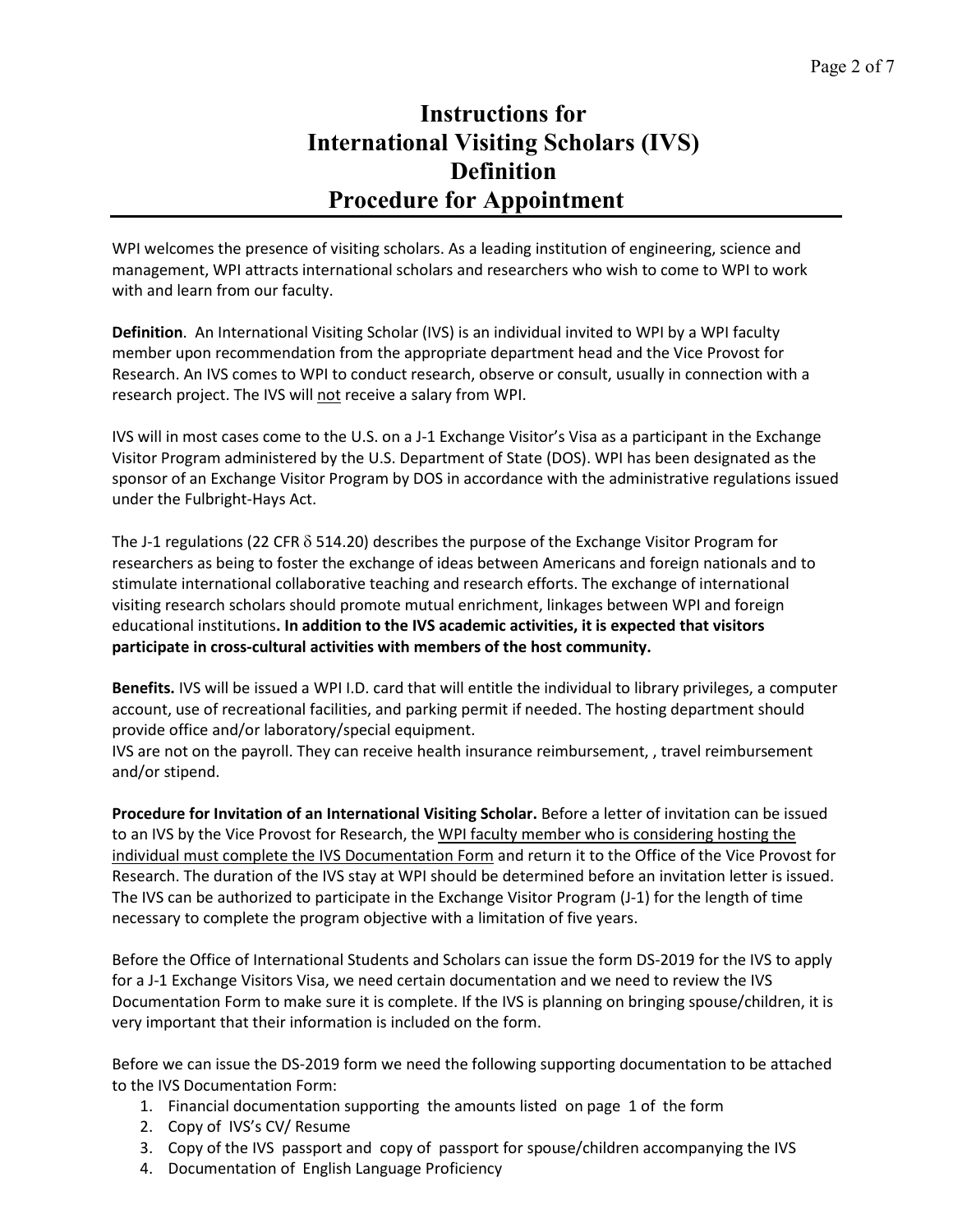Specifics regarding English Language Proficiency.

The regulations require us to have documentation showing the Exchange Visitor has *"sufficient proficiency in the English language, as determined by an objective measurement of English language proficiency, to successfully participate in his or her program and to function on a day-to-day basis"* [22CFR 62.11(a)(2)].

According to the Department of State, the regulation was prompted because it was found that "too many exchange visitors lack sufficient English proficiency to perform their jobs or complete their academic programs; to navigate daily life in the US; to read and comprehend program materials; to understand fully their responsibilities, rights, and protections; and to know how to obtain assistance, if necessary."

The regulations require sponsors (Office of International Students and Scholars) to use one of the following "objective measurements of English language proficiency" to determine the exchange visitor's language proficiency:

- A recognized English language test
- Signed documentation from an academic institution or English language school
- A documented interview conducted by the sponsor either in-person or by videoconferencing, or by telephone if videoconferencing is not a viable option

In order for us to be in compliance, we will require a TOEFL score of 80 or an IELTS score of 6.5 or a written statement from an English language school or academic institution certifying that the exchange visitor is proficient in English language in the areas of reading, writing, comprehension and speaking equivalent to a TOEFL score of 80. If none of the above options are viable, our ESL Director will conduct and document a English language proficiency interview. We will be charging the hosting faculty member \$50 to conduct the interview and will require that he/she set up a time for the interview convenient for both parties. This should be an option used only on rare occasions when requiring other documentation will seriously hinder the exchange visitor's ability to come to WPI.

**Health Insurance.** Exchange visitors are required, as a condition of the J-1 status in the United States, to carry health insurance for themselves and their accompanying family members. By government regulation, minimum coverage must provide:

- $\triangleright$  . Medical Benefits  $$100,000$
- $\triangleright$  Repatriation of remains \$ 25,000
- ▶ Medical Evacuation \$ 50,000
- $\triangleright$  Deductible per accident  $\triangleright$  500 or illness

We will mail the initial DS-2019 form via DHL or Fed Ex. Any subsequent form will also be mailed by DHL or FedEx, however the cost will be charged to the hosting faculty member/department. This is typically in situations where changes are made to the appointment period after the initial form was issued.

*09/19*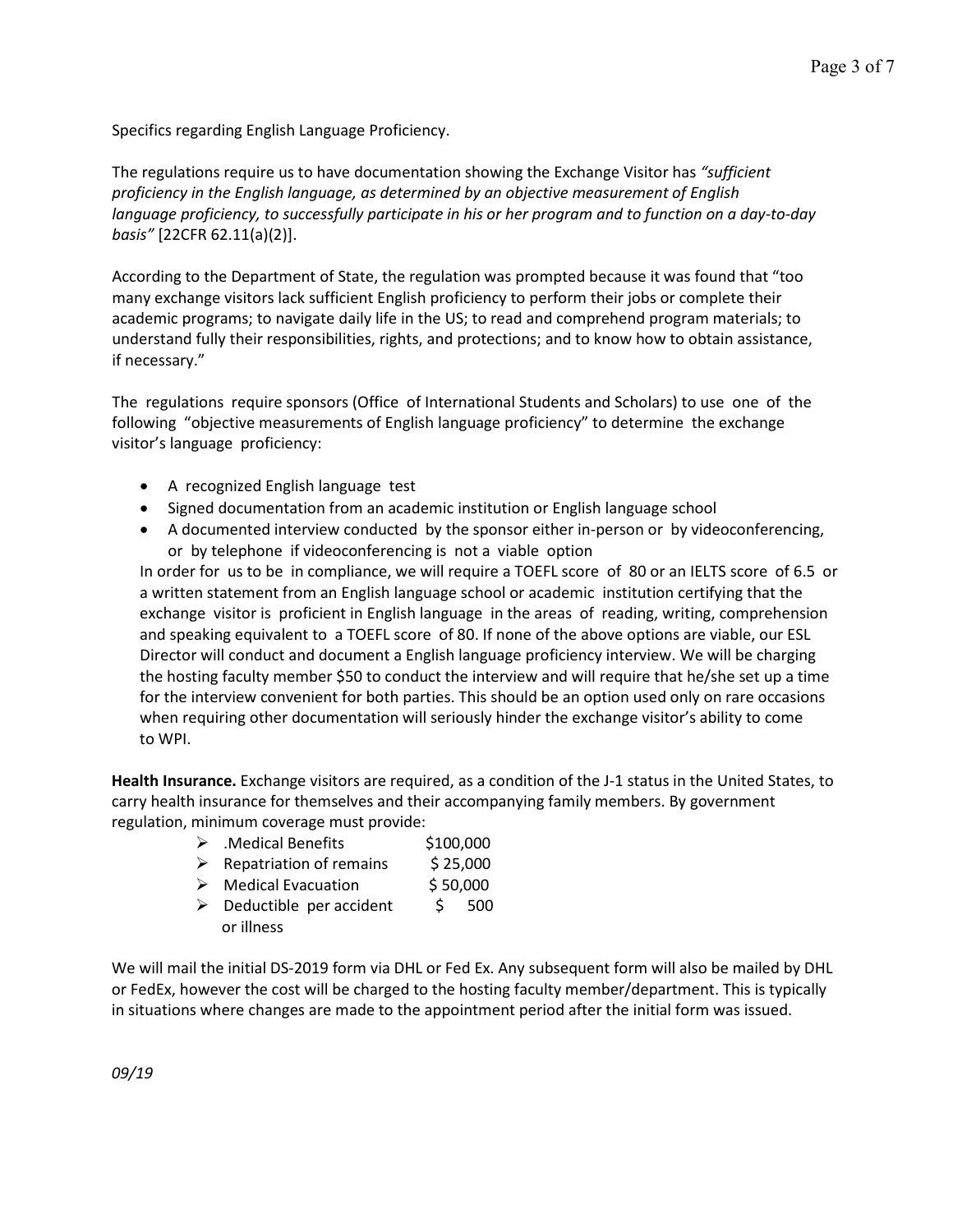## **Worcester Polytechnic Institute International Student Advisor**

# Visa Documentation for International Visiting Scholars

This form must be completed by the hosting WPI faculty for all international visiting scholars who wish to work or continue working at WPI.

### Personal Data

|                                 | 1. Name:                                                                                                                                                                                                                       |  |         |    |                     |                                                                            |
|---------------------------------|--------------------------------------------------------------------------------------------------------------------------------------------------------------------------------------------------------------------------------|--|---------|----|---------------------|----------------------------------------------------------------------------|
|                                 | $\text{(last)}$                                                                                                                                                                                                                |  | (first) |    | (middle)            |                                                                            |
|                                 | 2. Male: Female: 3. Date of Birth: Month Day Year                                                                                                                                                                              |  |         |    |                     |                                                                            |
| 3.                              |                                                                                                                                                                                                                                |  |         |    |                     | City of Birth:                                                             |
|                                 | Country of Citizenship: Country of Legal Residence:                                                                                                                                                                            |  |         |    |                     |                                                                            |
| 5.                              | Occupation: Contact Contact Contact Contact Contact Contact Contact Contact Contact Contact Contact Contact Contact Contact Contact Contact Contact Contact Contact Contact Contact Contact Contact Contact Contact Contact Co |  |         |    |                     |                                                                            |
| 6.                              | Degree you are seeking from your home university: Master's _______ Ph.D.______                                                                                                                                                 |  |         |    |                     |                                                                            |
|                                 |                                                                                                                                                                                                                                |  |         |    |                     |                                                                            |
|                                 | 7. Description of student's planned area of research/work at WPI:                                                                                                                                                              |  |         |    |                     |                                                                            |
|                                 |                                                                                                                                                                                                                                |  |         |    |                     |                                                                            |
|                                 |                                                                                                                                                                                                                                |  |         |    |                     |                                                                            |
|                                 |                                                                                                                                                                                                                                |  |         |    |                     |                                                                            |
|                                 |                                                                                                                                                                                                                                |  |         |    |                     |                                                                            |
| 8.                              |                                                                                                                                                                                                                                |  |         |    |                     |                                                                            |
| Financial Data                  |                                                                                                                                                                                                                                |  |         |    |                     |                                                                            |
|                                 |                                                                                                                                                                                                                                |  |         |    |                     | Total amount for the duration                                              |
|                                 |                                                                                                                                                                                                                                |  |         |    | of the appointment. |                                                                            |
| Visitor's Home University       |                                                                                                                                                                                                                                |  |         | \$ |                     | the control of the control of the control of the control of the control of |
| Visitor's Government            |                                                                                                                                                                                                                                |  |         | \$ |                     |                                                                            |
|                                 |                                                                                                                                                                                                                                |  |         | \$ |                     |                                                                            |
| Personal Funds of Visitor<br>\$ |                                                                                                                                                                                                                                |  |         |    |                     |                                                                            |
|                                 |                                                                                                                                                                                                                                |  |         |    |                     |                                                                            |

**The minimum amount of monthly financial support for a single person is \$1,500. An additional \$600 per month is needed per family member**. It is important that we have complete documentation regarding the source and exact amount of the student's financial support prior to issuing an DS-2019 Form.

Private Support (*specify* \_\_\_\_\_\_\_\_\_\_\_\_\_\_\_\_\_\_\_\_\_\_\_\_\_\_\_\_\_) \$ \_\_\_\_\_\_\_\_\_\_\_\_\_\_\_\_\_\_\_\_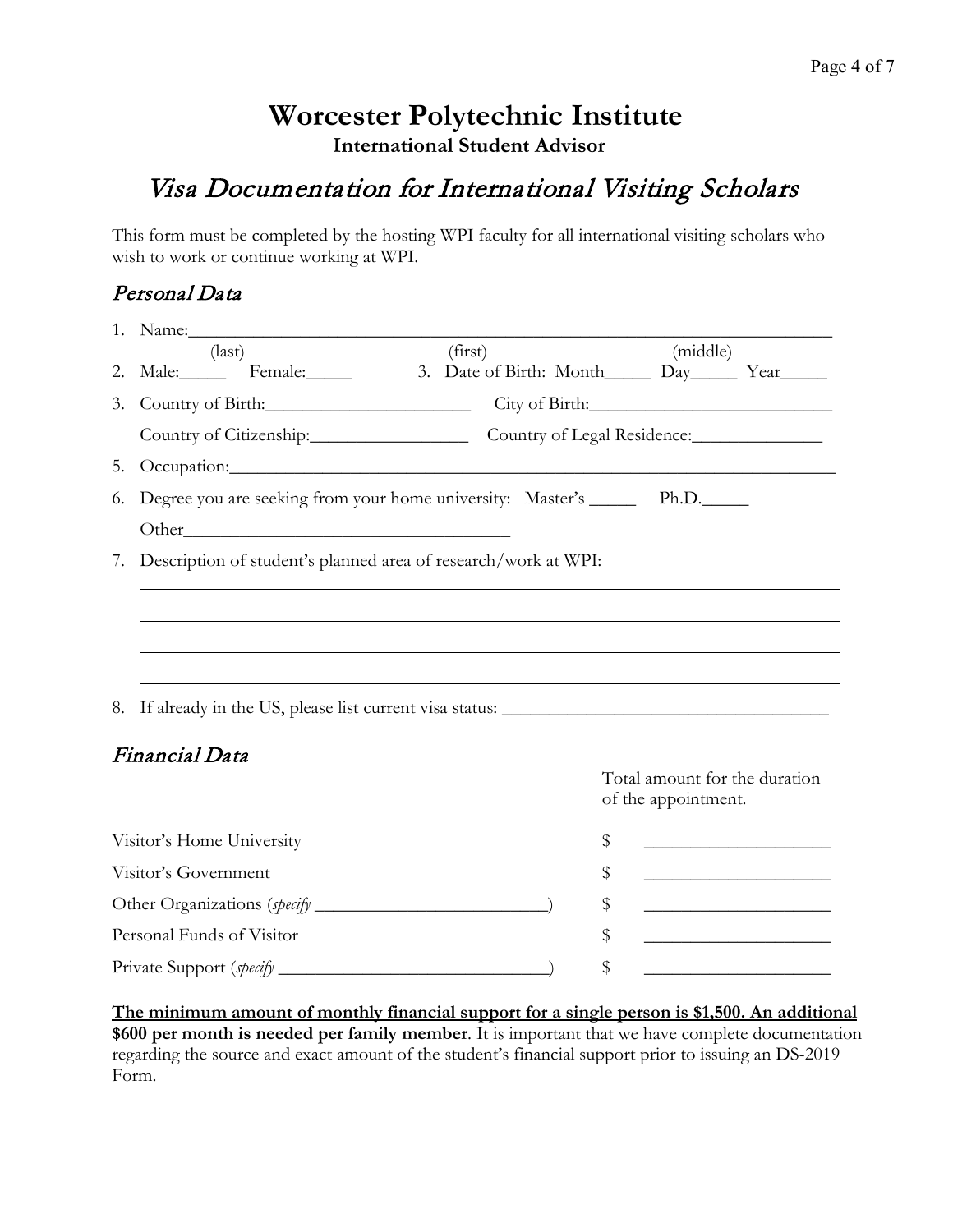## Family

If visitor's immediate family (i.e., spouse and/or children) will accompany him/her, complete this section.

|             | Name Date of Birth                      |        | <b>City of Birth Relationship</b>                                                                                    |                       | Citizenship                                                                                                                                                                                                                          |
|-------------|-----------------------------------------|--------|----------------------------------------------------------------------------------------------------------------------|-----------------------|--------------------------------------------------------------------------------------------------------------------------------------------------------------------------------------------------------------------------------------|
|             |                                         |        |                                                                                                                      |                       |                                                                                                                                                                                                                                      |
|             |                                         |        |                                                                                                                      |                       |                                                                                                                                                                                                                                      |
|             |                                         |        |                                                                                                                      |                       |                                                                                                                                                                                                                                      |
|             |                                         |        |                                                                                                                      |                       |                                                                                                                                                                                                                                      |
| Appointment |                                         |        |                                                                                                                      |                       |                                                                                                                                                                                                                                      |
|             |                                         |        |                                                                                                                      |                       | Ending date                                                                                                                                                                                                                          |
|             | Financial Commitment on the Part of WPI |        |                                                                                                                      |                       |                                                                                                                                                                                                                                      |
| Purpose     |                                         | Amount |                                                                                                                      | <b>Account Number</b> |                                                                                                                                                                                                                                      |
|             |                                         |        | $\frac{1}{2}$                                                                                                        |                       |                                                                                                                                                                                                                                      |
|             |                                         |        | $\frac{1}{2}$                                                                                                        |                       | <u> 1980 - Johann Harry Harry Harry Harry Harry Harry Harry Harry Harry Harry Harry Harry Harry Harry Harry Harry Harry Harry Harry Harry Harry Harry Harry Harry Harry Harry Harry Harry Harry Harry Harry Harry Harry Harry Ha</u> |
|             |                                         |        | $\frac{1}{2}$                                                                                                        |                       |                                                                                                                                                                                                                                      |
|             |                                         | \$     | <u> 1980 - Andrea Britain, politik eta politik eta politik eta politik eta politik eta politik eta politik eta p</u> |                       |                                                                                                                                                                                                                                      |

## Health Insurance

Exchange visitors are required to have medical insurance in effect for themselves and any accompanying spouse and/or children. Please indicate how the visitor will secure health insurance.

| WPI (Department or Grant) Account $\#$                                                                                     |
|----------------------------------------------------------------------------------------------------------------------------|
| Insurance from visitor's country of residence. Please provide documentation and/or<br>name and policy number of insurance. |
| Other. Please contact Tom H. Thomsen for information on available plans for<br>international visitors.                     |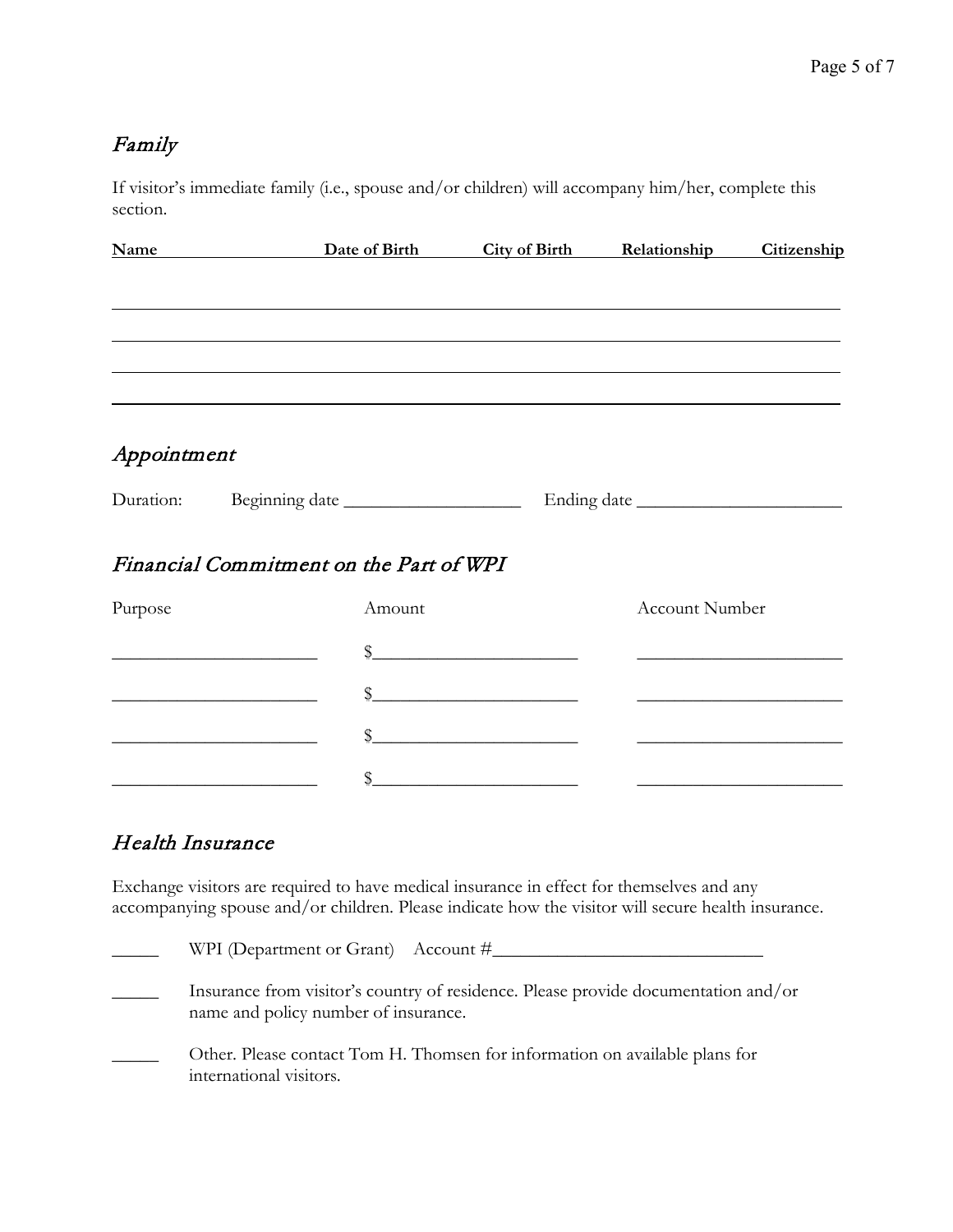### Mailing Address for Visitor

#### Telephone and Email (Mandatory for express mail)

Telephone:\_\_\_\_\_\_\_\_\_\_\_\_\_\_\_\_\_\_\_\_\_ Email:\_\_\_\_\_\_\_\_\_\_\_\_\_\_\_\_\_\_\_\_\_\_\_\_\_\_

#### Host Department

The international visiting scholar whom we intend to invite to our department will be engaged in research and other activities in accordance with the purpose of the exchange Visitor's Program, and we have determined that the required financial support is available for the duration of the program.

#### Department

| Date                               |                                                                                                                                                                                                                               |
|------------------------------------|-------------------------------------------------------------------------------------------------------------------------------------------------------------------------------------------------------------------------------|
| Department Head                    |                                                                                                                                                                                                                               |
| Name                               | the control of the control of the control of the control of the control of the control of the control of the control of the control of the control of the control of the control of the control of the control of the control |
| Signature                          |                                                                                                                                                                                                                               |
| Date                               |                                                                                                                                                                                                                               |
| Vice Provost for Research          |                                                                                                                                                                                                                               |
| Signature                          |                                                                                                                                                                                                                               |
| Date                               |                                                                                                                                                                                                                               |
| <i>Dean's Office</i> (if required) |                                                                                                                                                                                                                               |
| Name                               |                                                                                                                                                                                                                               |
| Signature                          | <u> 1989 - Johann Barbara, margaret eta idazlearia (h. 1989).</u>                                                                                                                                                             |
| Date                               |                                                                                                                                                                                                                               |